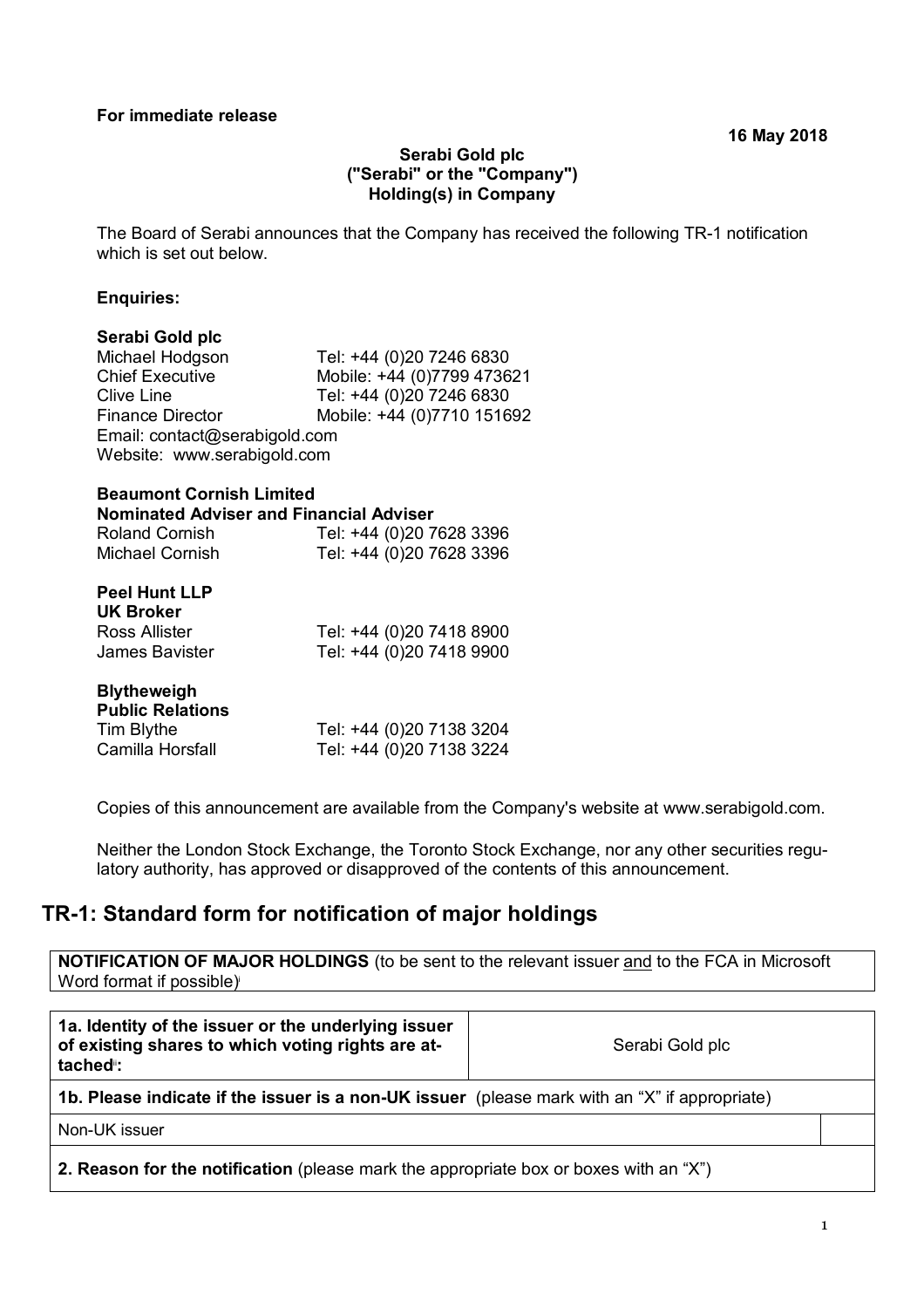| An acquisition or disposal of voting rights                              |                                                                          |                   |                                                          |                                          |                                         |
|--------------------------------------------------------------------------|--------------------------------------------------------------------------|-------------------|----------------------------------------------------------|------------------------------------------|-----------------------------------------|
|                                                                          | An acquisition or disposal of financial instruments                      |                   |                                                          |                                          |                                         |
|                                                                          | An event changing the breakdown of voting rights                         |                   |                                                          |                                          | X                                       |
| Other (please specify) <sup>iii</sup> :                                  |                                                                          |                   |                                                          |                                          |                                         |
|                                                                          | 3. Details of person subject to the notification obligation <sup>®</sup> |                   |                                                          |                                          |                                         |
| Name                                                                     |                                                                          |                   |                                                          | <b>Fratelli Investments Ltd</b>          |                                         |
| City and country of registered office (if applicable)                    |                                                                          | Hamilton, Bermuda |                                                          |                                          |                                         |
|                                                                          | 4. Full name of shareholder(s) (if different from $3.$ ) $\check{ }$     |                   |                                                          |                                          |                                         |
| Name                                                                     |                                                                          |                   |                                                          |                                          |                                         |
|                                                                          | City and country of registered office (if applicable)                    |                   |                                                          |                                          |                                         |
| 5. Date on which the threshold was crossed or<br>reached <sup>vi</sup> : |                                                                          |                   |                                                          | 15 May 2018                              |                                         |
| 6. Date on which issuer notified (DD/MM/YYYY):                           |                                                                          |                   |                                                          | 15 May 2018                              |                                         |
|                                                                          | 7. Total positions of person(s) subject to the notification obligation   |                   |                                                          |                                          |                                         |
|                                                                          | % of voting rights at-<br>tached to shares (to-                          |                   | % of voting rights<br>through financial instru-<br>mante | Total of both in %<br>$(2 \Delta + 2 R)$ | Total number of<br>voting rights of is- |

|                                                                                    | % or voting rights at-<br>tached to shares (to-<br>tal of $8. A$ ) | through financial instru-<br>ments<br>(total of 8.B $1 + 8.B 2$ ) | Total of both in %<br>$(8.A + 8.B)$ | Total number of<br>voting rights of is-<br><b>suer</b> <sup>vii</sup> |
|------------------------------------------------------------------------------------|--------------------------------------------------------------------|-------------------------------------------------------------------|-------------------------------------|-----------------------------------------------------------------------|
| Resulting situation<br>on the date on which<br>threshold was<br>crossed or reached | 32.88%                                                             |                                                                   |                                     | 1,175,281,434                                                         |
| Position of previous<br>notification (if<br>applicable)                            | 38.69%                                                             |                                                                   |                                     |                                                                       |

## **8. Notified details of the resulting situation on the date on which the threshold was crossed or reached**viii

#### **A: Voting rights attached to shares Class/type of shares**  ISIN code (if possible) Number of voting rights<sup>ix</sup> **x** | % of voting rights **Direct**  (Art 9 of Directive 2004/109/EC) (DTR5.1) **Indirect** (Art 10 of Directive 2004/109/EC) (DTR5.2.1) **Direct**  (Art 9 of Directive 2004/109/EC) (DTR5.1) **Indirect**  (Art 10 of Directive 2004/109/EC) (DTR5.2.1) GB00B4T0YL77 | 386,375,734 | 32.88% **SUBTOTAL 8. A**  $\vert$  386,375,734  $\vert$  32.88%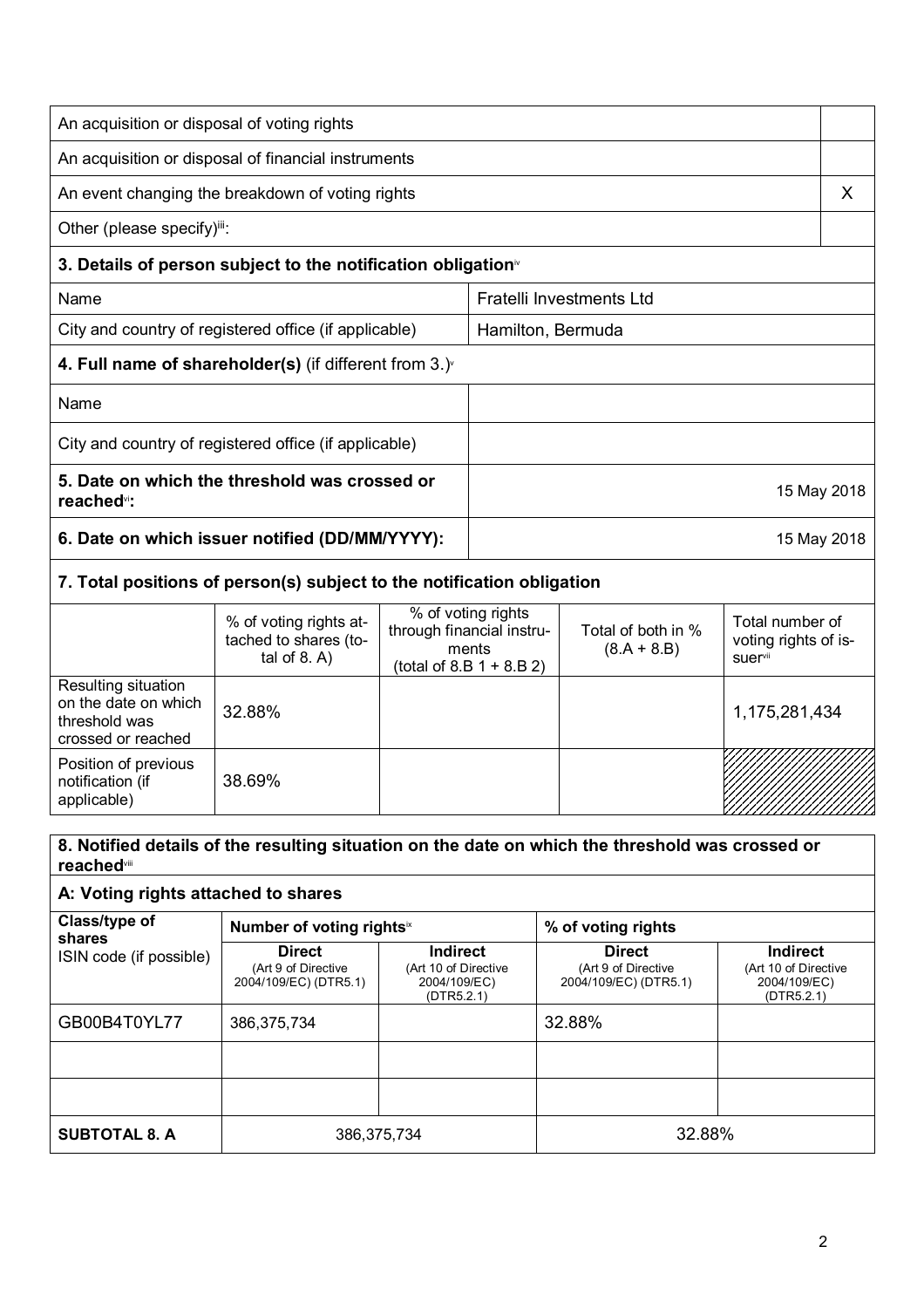| B 1: Financial Instruments according to Art. 13(1)(a) of Directive 2004/109/EC (DTR5.3.1.1 (a)) |                                      |                                                     |                                                                                                        |                    |
|-------------------------------------------------------------------------------------------------|--------------------------------------|-----------------------------------------------------|--------------------------------------------------------------------------------------------------------|--------------------|
| Type of financial in-<br>strument                                                               | <b>Expiration</b><br>$date^{\times}$ | Exercise/<br><b>Conversion Period</b> <sup>xi</sup> | <b>Number of voting rights</b><br>that may be acquired if<br>the instrument is<br>exercised/converted. | % of voting rights |
|                                                                                                 |                                      |                                                     |                                                                                                        |                    |
|                                                                                                 |                                      |                                                     |                                                                                                        |                    |
|                                                                                                 |                                      |                                                     |                                                                                                        |                    |
|                                                                                                 |                                      | <b>SUBTOTAL 8. B 1</b>                              |                                                                                                        |                    |

| B 2: Financial Instruments with similar economic effect according to Art. 13(1)(b) of Directive<br>2004/109/EC (DTR5.3.1.1 (b)) |                                                        |                                               |                                                     |                            |                    |
|---------------------------------------------------------------------------------------------------------------------------------|--------------------------------------------------------|-----------------------------------------------|-----------------------------------------------------|----------------------------|--------------------|
| <b>Type of financial</b><br>instrument                                                                                          | <b>Expiration</b><br>$date^{\scriptscriptstyle\times}$ | Exercise/<br><b>Conversion Pe-</b><br>riod xi | <b>Physical or</b><br>cash<br><b>settlement</b> xii | Number of<br>voting rights | % of voting rights |
|                                                                                                                                 |                                                        |                                               |                                                     |                            |                    |
|                                                                                                                                 |                                                        |                                               |                                                     |                            |                    |
|                                                                                                                                 |                                                        |                                               |                                                     |                            |                    |
|                                                                                                                                 |                                                        |                                               | <b>SUBTOTAL</b><br>8.B.2                            |                            |                    |

**9. Information in relation to the person subject to the notification obligation** (please mark the applicable box with an "X")

| Person subject to the notification obligation is not controlled by any natural person or legal entity and does not<br>control any other undertaking(s) holding directly or indirectly an interest in the (underlying) issuerxill                                        |                                                                                     |                                                                                                                        |                                                                                | X |
|-------------------------------------------------------------------------------------------------------------------------------------------------------------------------------------------------------------------------------------------------------------------------|-------------------------------------------------------------------------------------|------------------------------------------------------------------------------------------------------------------------|--------------------------------------------------------------------------------|---|
| <b>Full chain of controlled undertakings through which the voting rights and/or the</b><br>financial instruments are effectively held starting with the ultimate controlling natural person or legal entity <sup>xiv</sup><br>(please add additional rows as necessary) |                                                                                     |                                                                                                                        |                                                                                |   |
| <b>Name</b> <sup><i>w</i></sup>                                                                                                                                                                                                                                         | % of voting rights if it<br>equals or is higher<br>than the notifiable<br>threshold | % of voting rights<br>through financial in-<br>struments if it equals<br>or is higher than the<br>notifiable threshold | Total of both if it<br>equals or is higher<br>than the notifiable<br>threshold |   |
| Fratelli Investments Ltd                                                                                                                                                                                                                                                | 32.88%                                                                              |                                                                                                                        | 32.88%                                                                         |   |
|                                                                                                                                                                                                                                                                         |                                                                                     |                                                                                                                        |                                                                                |   |
|                                                                                                                                                                                                                                                                         |                                                                                     |                                                                                                                        |                                                                                |   |
|                                                                                                                                                                                                                                                                         |                                                                                     |                                                                                                                        |                                                                                |   |
|                                                                                                                                                                                                                                                                         |                                                                                     |                                                                                                                        |                                                                                |   |